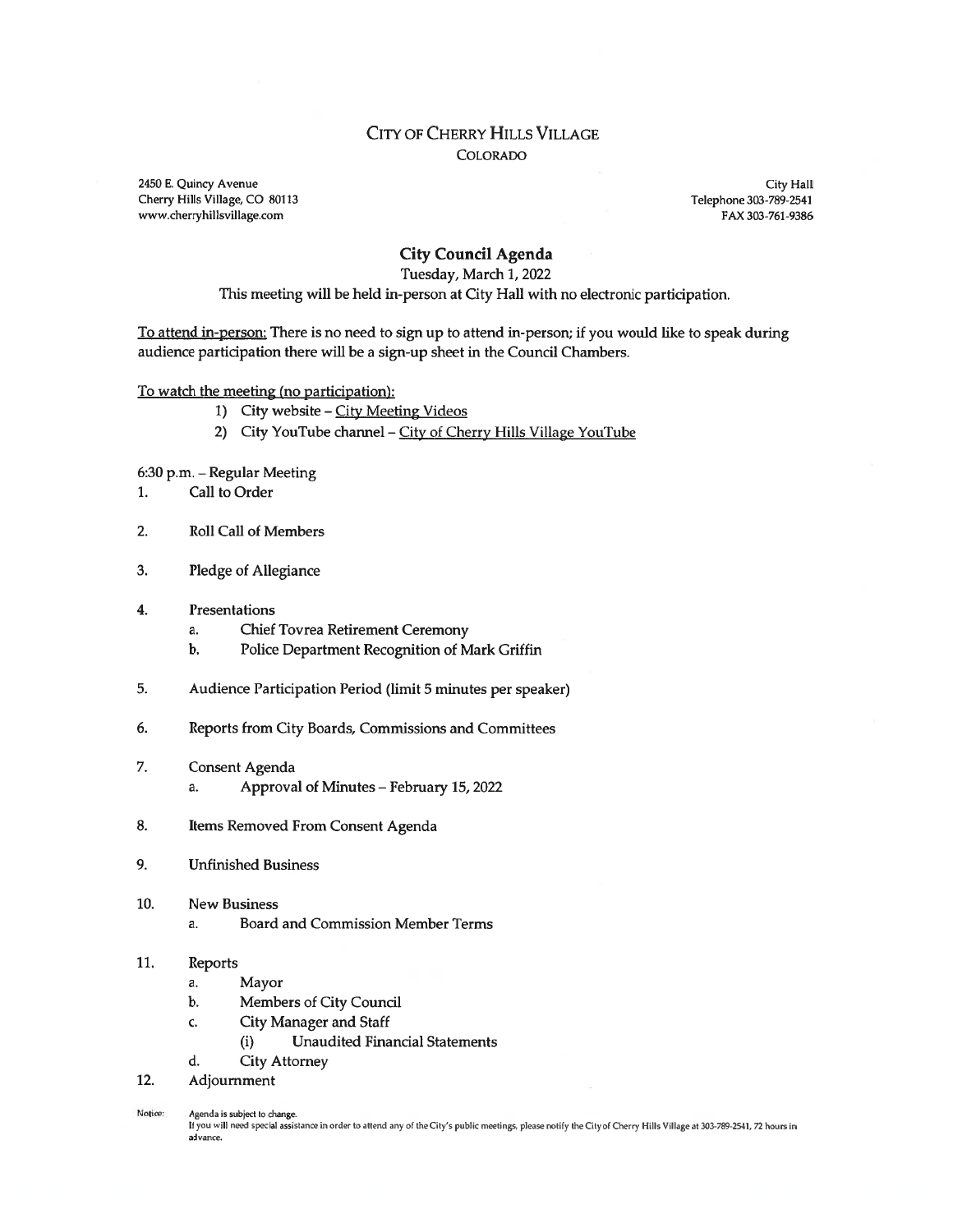## Minutes of the City Council of the City of Cherry Hills Village, Colorado and of the Cherry Hills Village Southmoor Circle and Hudson Parkway General Improvement District Board of Directors Held on Tuesday, February 15, 2022 at 6:30 p.m. City Hall

The City Council held <sup>a</sup> study session at 5:30 p.m.

Mayor Russell Stewart called the meeting to order at 6:30 p.m.

## ROLL CALL

Mayor Russell Stewart, Mayor Pro Tem Katy Brown, Councilors Randy Weil, Al Blum, Mike Gallagher, and Dan Sheldon were presen<sup>t</sup> on roll call. Also presen<sup>t</sup> were City Manager Chris Cramer, Deputy City Manager and Public Works Director Jay Goldie, City Attorney Kathie Guckenberger, Police Chief Michelle Tovrea, Finance Director Jessica Sager, Parks Coordinator Emily Black, and City Clerk Laura Gillespie.

Absent: Councilor Afshin Safavi

## PLEDGE OF ALLEGIANCE

The Council conducted the pledge of allegiance.

## AUDIENCE PARTICIPATION PERIOD

Laura Christman, 18 Cherry Lane Drive, noted the only trail discussed during the study session regarding e-bikes was the High Line Canal; the City had many other trails; on the other trails bikes were limited to mountain bikes; speed was limited on <sup>a</sup> normal mountain bike but not on an e-mountain bike. She asked Council to consider if they wanted e-bikes all over the Village or just on the High Line Canal. She stated the speed limit signs and e-bike prohibited signs currently posted were very small, low, and infrequent; an officer told her last summer the reason he did not issue citations was that no one could see the speed limit signs and e-bike riders did not know they were prohibited. She could not find any sign stating the right-of-way priorities of equestrians, pedestrians, and bikes. She stated trying to encourage etiquette through education was not going to work; the City needed enforceable laws and needed to enforce them; many complaints had been received through the Master Plan process; the Arapahoe County mounted police were willing to patrol the High Line Canal and the trails at no cost to the Village.

Jenn Diffendal, 5701 E. Stanford Drive, thanked Council for their work; she was <sup>a</sup> former volunteer in the public safety building; everyone shared <sup>a</sup> deep love and commitment to their community; everyone had their own passions; their diversity in

February 15, 2022 City Council Page 1 of 9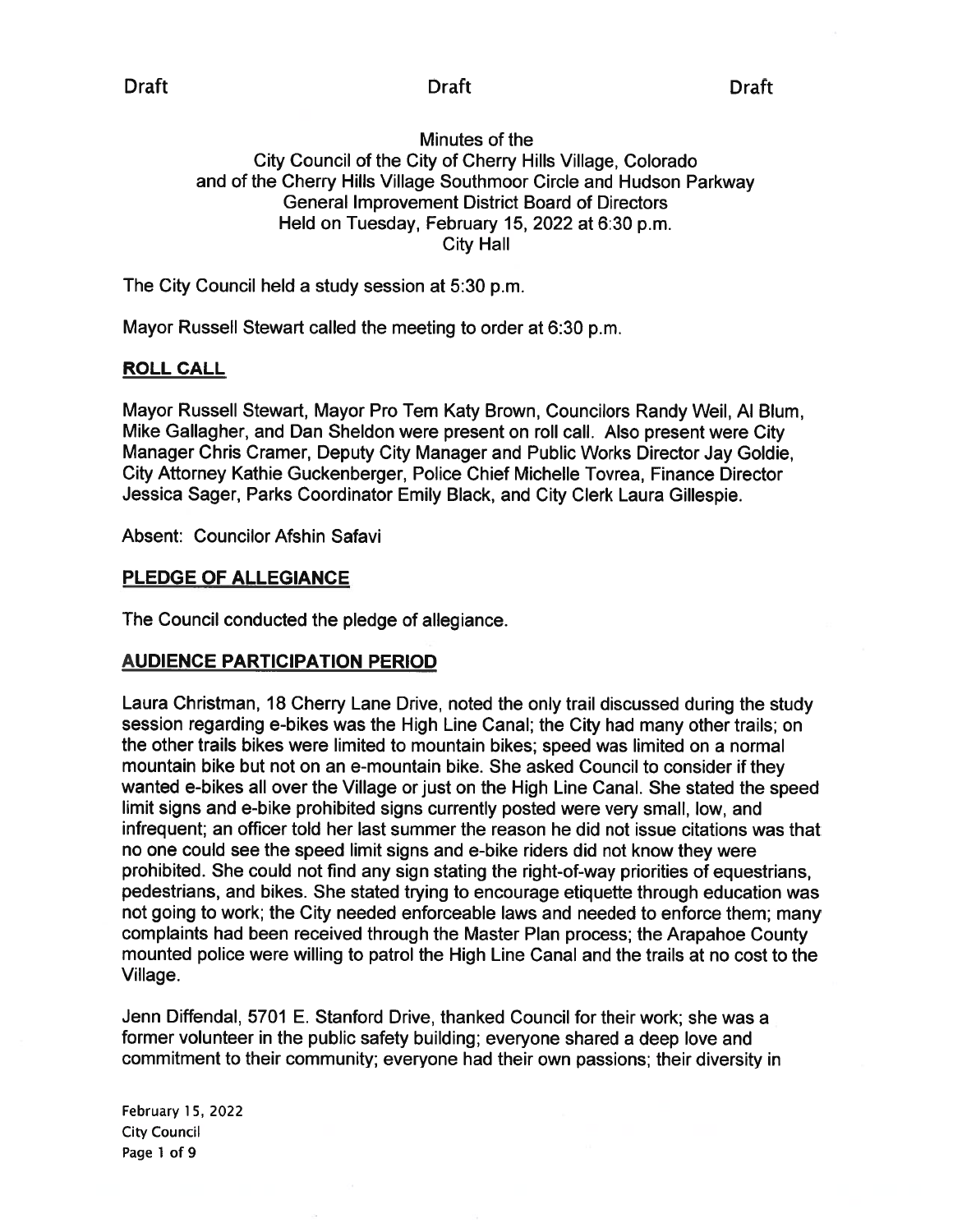## Draft Draft Draft

passions and expertise was always beneficial to the community; she hoped they could hear each other with respect; she understood citizens did not usually comment on how funds were allocated and that was the sole discretion and purview of the City Manager but she believed this was <sup>a</sup> special exception; her intention was to advocate for what should be the top priority in the recovery process which was the first responders; among all the hard working employees who justly deserved <sup>a</sup> bonus, only the police officers were first responders; they bore the brunt of the burden for the community during the pandemic; if the bonuses were being paid from regular City funds from <sup>a</sup> surplus as Councilor Blum had suggested then she would not be speaking tonight; the funds were from <sup>a</sup> gran<sup>t</sup> from the American Rescue Plan Act and were meant to be COVID rescue and relief funds; their sole intent was to aid the City's recovery from the pandemic; it was about the City's values and priorities; ARPA funds were the once in <sup>a</sup> lifetime way to effect <sup>a</sup> payou<sup>t</sup> for first responders but was not the last money the City would receive for infrastructure projects; the City should prioritize the premium pay category for first responders; they needed to know that the community saw them and their disproportionate sacrifice; she had volunteered over 600 hours with the Police Department, half before and half during the pandemic; it had been the unexpected honor of <sup>a</sup> lifetime; the City's first responders were not able to work remotely or limit exposure; they served without regard to risks; to maintain 24/7 patrol people had to be called back into work who were over-worked and over-tired; they lost vacation days and half of them contracted COVID causing massive staffing shortages; they banned together as <sup>a</sup> team and sacrificed everything for the good of the community; their response is to work harder without complaint; the community should not take their extraordinary service for granted; they were more than deserving of this money and it did not diminish from the service of the other employees; she asked for <sup>a</sup> special payou<sup>t</sup> for each officer and personnel in the Police Department of \$10,000, inclusive of the \$4,000 being given to all employees; \$15,000 for Commander Weathers; and \$25,000 for Chief Tovrea; they had more than earned it and it was the right thing to do.

Eileen Weiss, <sup>3711</sup> S. Albion Street, stated she was <sup>a</sup> resident since 1976; she agreed with Ms. Diffendal's proposal; she asked Council not to be stingy; Ms. Diffendal's proposal would leave <sup>a</sup> balance of \$1 .23 million in ARPA funds; Council was stewards of this money and it had been earmarked for first responders; it was <sup>a</sup> wealthy community and they would be proud if something so worthy could be done.

Kristen Youngdahl, 4211 S. Bellaire Circle, echoed Ms. Diffendal and Ms. Weiss; she had children at Cherry Hills Village Elementary School and there were officers there every day no matter the weather or COVID; she wanted to suppor<sup>t</sup> the police officers; she was in suppor<sup>t</sup> of Ms. Diffendal's proposal.

Rachel Melameth, 17 Sandy Lake Drive, stated she had been <sup>a</sup> member of the community since she was eight years old; she could describe numerous times the Police Department had been there for her and her family; she echoed all the previous comments; she expressed her thanks and appreciation.

February 15, 2022 City Council Page 2 of 9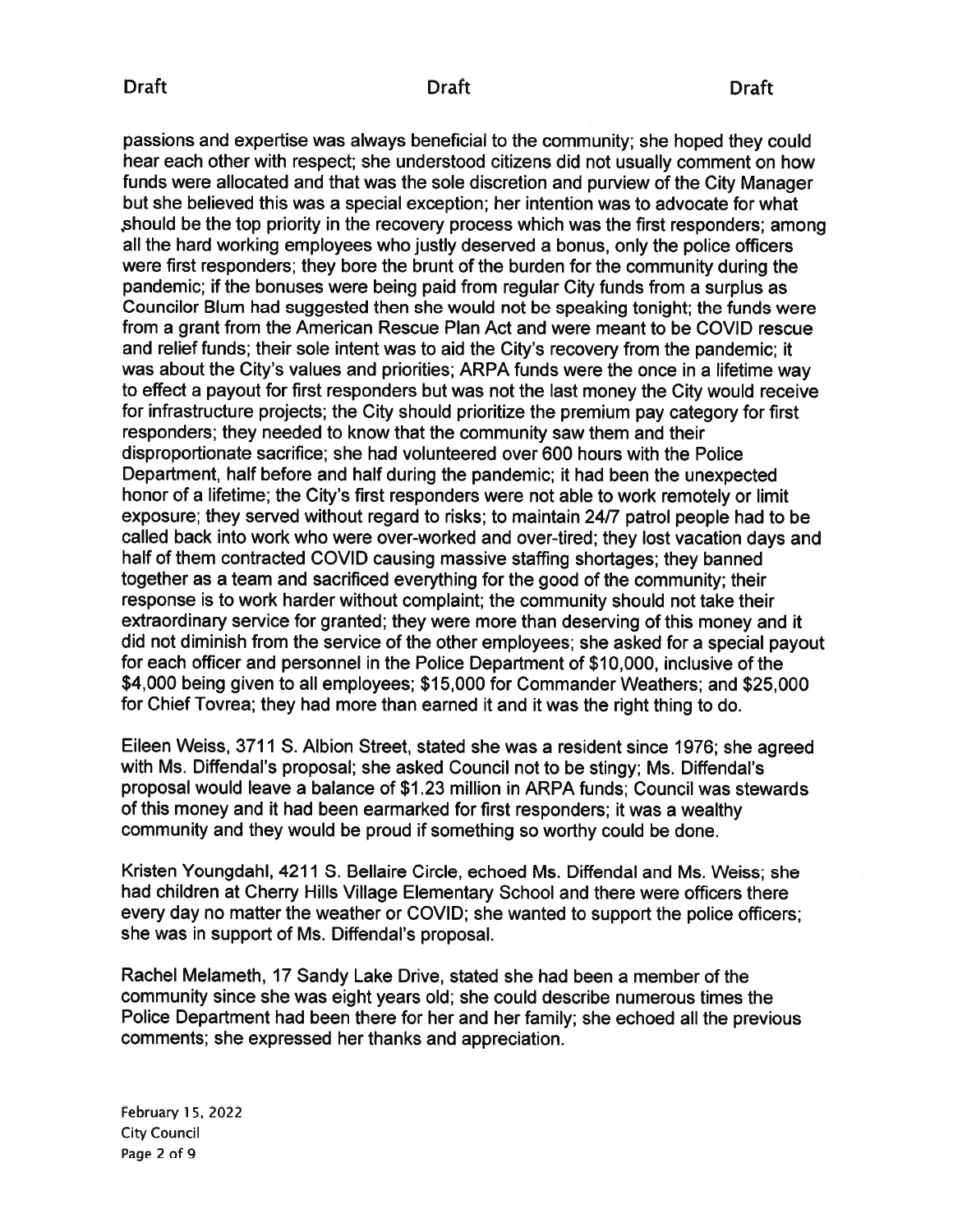Mark Griffin, 3236 Cherryridge Road, stated he was the president and chairman of the board of the Cherry Hills Village Police Foundation; he was an unapologetic advocate for the Cherry Hills Village first responders a.k.a. the Police Department; it was the responsibility of City Council to decide how to allocate the public ARPA funds; he suggested Council consider public input as to how to spend the funds; one of the purposes of the gran<sup>t</sup> was to compensate first responders for their sacrifices during the COVID pandemic; City officers had sacrificed <sup>a</sup> grea<sup>t</sup> deal during this time; other communities had reportedly given grea<sup>t</sup> sums and suggested the City investigate that; the City's first responders had more challenges because of the City's relative small size of 23 officers; he suggested Council consider giving the first responders the \$10,000 bonus that Ms. Diffendal requested, or maybe more; he thanked Council for their service during this difficult time; he asked Council to consider carefully the public input for how the money should be spen<sup>t</sup> to reward the first responders.

## REPORTS FROM CITY BOARDS, COMMISSIONS AND COMMITTEES

None

## CONSENT AGENDA

Mayor Pro Tern Brown moved, seconded by Councilor Gallagher to approve the following items on the Consent Agenda:

a. Approval of Minutes — February 1, 2022

The motion passed unanimously.

## ITEMS REMOVED FROM CONSENT AGENDA

None

## UNFINISHED BUSINESS

## Council Bill 6-2022; Approving <sup>a</sup> Supplemental Appropriation in the American Rescue Plan Act Fund for One-Time Discretionary Employee Bonuses (second and final reading)

City Manager Cramer presented Council Bill 6, Series 2022 on second and final reading; the council bill would authorize <sup>a</sup> one-time discretionary bonus of \$4,000 to 46 current City employees; there had been no changes since first reading; if approved on second and final reading the supplemental appropriation would be in the amount of \$201,950.84; in order to receive the bonus employees must be currently employed and also employed by the City prior to December 31, 2021; the intent was as <sup>a</sup> thank you to employees who were with the City during COVID; the funding source was ARPA funds; Council had ye<sup>t</sup> to go through the process of identifying and analyzing possible use for

February 15, 2022 City Council Page 3 of 9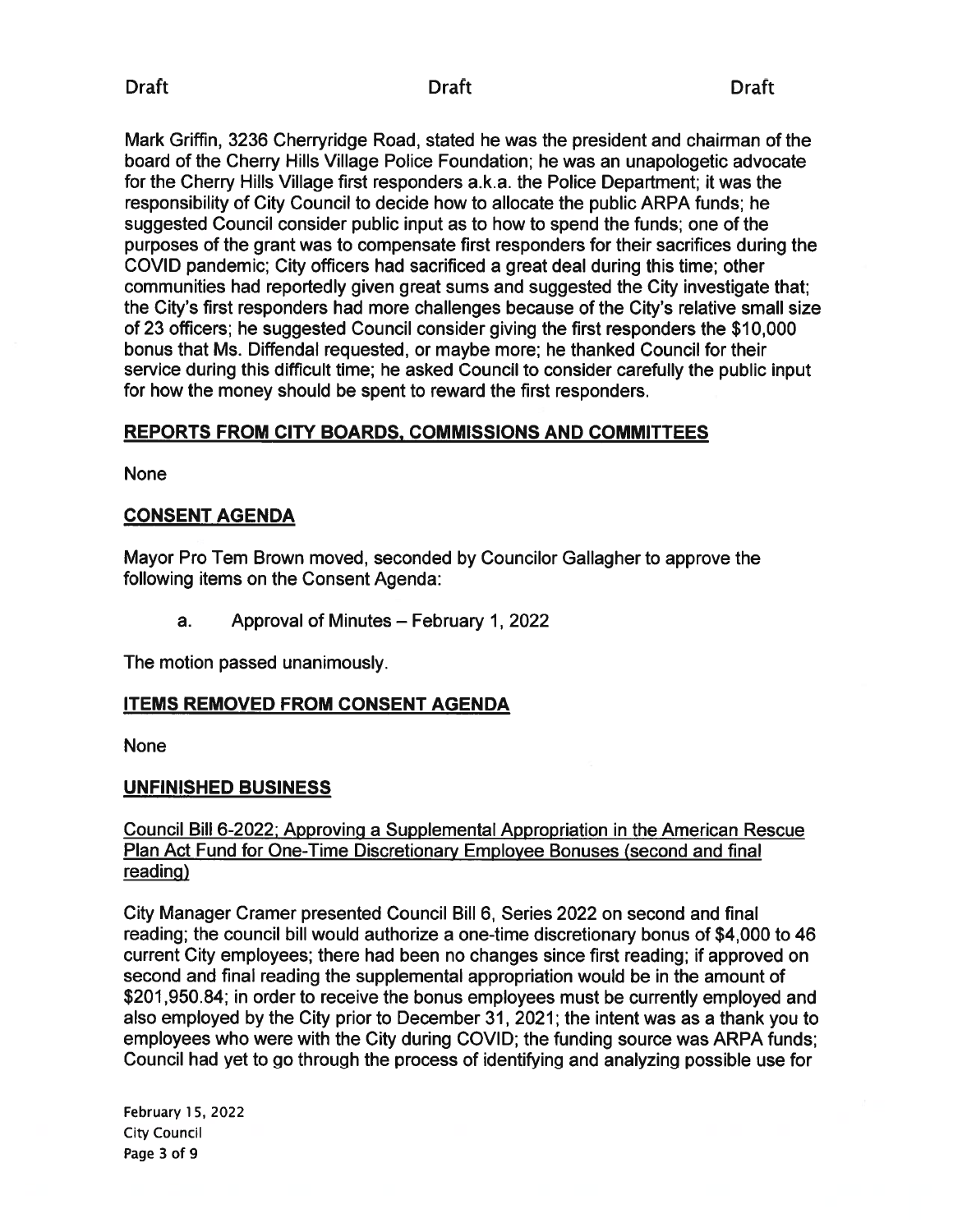#### Draft Draft Draft

the remainder of the ARPA funds; there was always the option to consider additional bonuses at that time; the City was awaiting final guidance from <sup>a</sup> variety of sources; they had until the end of 2024 to earmark the funds and an additional two years to spend the funds; the pas<sup>t</sup> 22 months had been extremely challenging for everyone; everyone had been impacted differently, getting sick, caring for family members who go<sup>t</sup> sick, dealing with remote school and daycares closing, and difficult work situations; hopefully to no one's surprise City employees have shown through and risen to the challenge; they demonstrated their commitment to the Village, performing tasks with these remarkable conditions at an extremely high level; it was one thing to make it through and do your job, it was another to do it at such <sup>a</sup> high level as City employees had done over the last <sup>22</sup> months; this bonus represented <sup>a</sup> tremendous thank you to all of them for sticking with the Village; this bonus was not intended to recognize contributions or hardships on an individual employee basis or <sup>a</sup> group basis; this was <sup>a</sup> collective thank you on behalf of the City to recognize sticking with the City for this time.

Councilor Blum indicated as everyone was aware he was an advocate for paying additional sums to employees from the City's budget surplus; he appreciated Director Sager and City Manager Cramer finding <sup>a</sup> way to use ARPA funds instead of the City surplus; as everyone was aware they had several years to determine how to spend the ARPA funds; there were <sup>a</sup> number of possible projects; he agreed with Mr. Griffin's suggestion of researching what other jurisdictions were doing regarding staff bonuses; he was in favor of the council bill; he appreciated the public input received tonight and thanked them for the passion they had shown in their suppor<sup>t</sup> of the Police Department.

Councilor Sheldon suggested public input was important before decisions were made about how to spend the remainder of the ARPA funds; some of the possible projects included sewer upgrades, telecom cellular service, and undergrounding of utilities.

City Manager Cramer agreed.

Councilor Sheldon thanked the members of public for attending the meeting and <sup>g</sup>iving their thoughts to Council.

Councilor Gallagher thanked the public commenters and their suppor<sup>t</sup> of the Police Department; Council was very proud of the Police Department; he was in favor of the council bill; he understood Council's responsibility to make policy decisions; Council needed to consider all the projects listed by Councilor Sheldon when determining how best to use the ARPA funds; they had until 2024 to allocate funds and 2026 to spend funds; Council had time to consider allocating more funds to staff in the future; he supported the council bill as it was written.

Mayor Pro Tem Brown agreed with the other comments made; she welcomed the children in the audience; Council appreciated the Police Department and other staff; they could never pay anyone what they were worth; the bonus amount could not be <sup>a</sup> strict reflection of contribution because there was not enoug<sup>h</sup> money on the <sup>p</sup>lanet to

February 1 5, 2022 City Council Page 4 of 9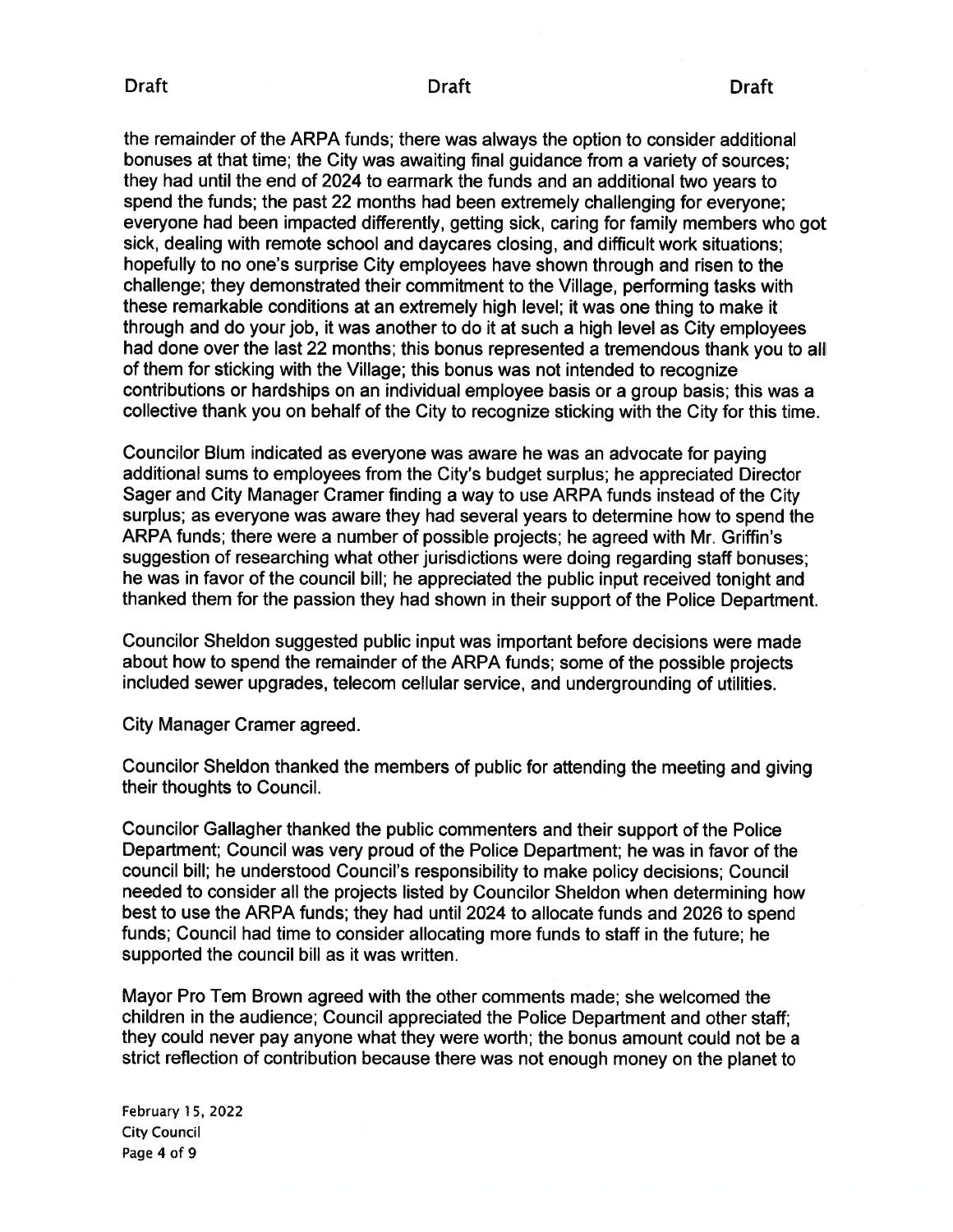pay people what they had contributed to the community; hopefully the current bonus was <sup>a</sup> step in the right direction to acknowledge the sacrifices everyone has made; as the City further understood what was and was not allowed for the ARPA funds they should look at all the possibilities, and she agreed it was important to ge<sup>t</sup> public input; public funds carried <sup>a</sup> level of responsibility she was cognizant of.

Councilor Weil thanked the public for their comments; running the City well was <sup>a</sup> team effort; the team had demonstrated incredible resilience and adaptation with all the challenges COVID presented; the Master Plan process reached out to the community multiple times in multiple ways to ascertain the will and priorities of the community; he encouraged everybody to participate in that process; that process would give Council <sup>a</sup> clearer view of priorities than they had now; the council bill was <sup>a</sup> meaningful thank you to staff for going above and beyond over the pas<sup>t</sup> couple of years.

Mayor Stewart thanked City Manager Cramer and Director Sager for coming up with the proposal; the final rule from the Treasury Department had only been published in the Federal Register in late January and did not take effect until April 1<sup>st</sup>; this was all very new; there was <sup>a</sup> lot of analysis to be done on the final rule; Colorado Municipal League was working on interpretation; he planned to write about the final rule for his next article in the Crier; it was <sup>a</sup> big change from the interim rule; the final rule provided more flexibility; CML and National League of Cities were vocal in their feedback to Congress and the Treasury Department that municipalities needed more flexibility and the interim rule was too restrictive, and they listened; another potential use for the ARPA funds was the High Line Canal stormwater project; the ARPA funds could now be used for anything typically used for governmental services; he agreed it was an open process and they should ge<sup>t</sup> public input; he agreed with Councilor Weil on the Master Plan process; they had until 2024 to allocate the funds and 2026 to spend the funds; he appreciated all the public comments made tonight.

Mayor Pro Tem Brown moved, seconded by Councilor Blum, to approve Council Bill 6, Series 2022; <sup>a</sup> bill for an ordinance of the City of Cherry Hills Village amending the 2022 budget and approving <sup>a</sup> supplemental appropriation in the American Rescue Plan Act Fund for one-time discretionary employee bonuses on second and final reading.

The following votes were recorded:

| Weil      | <b>yes</b> |
|-----------|------------|
| Brown     | <b>yes</b> |
| Gallagher | <b>yes</b> |
| Sheldon   | <b>yes</b> |
| Blum      | <b>ves</b> |

Vote on the Council Bill 6-2022: 5 ayes. 0 nays. The motion carried.

February 15, 2022 City Council Page 5 of 9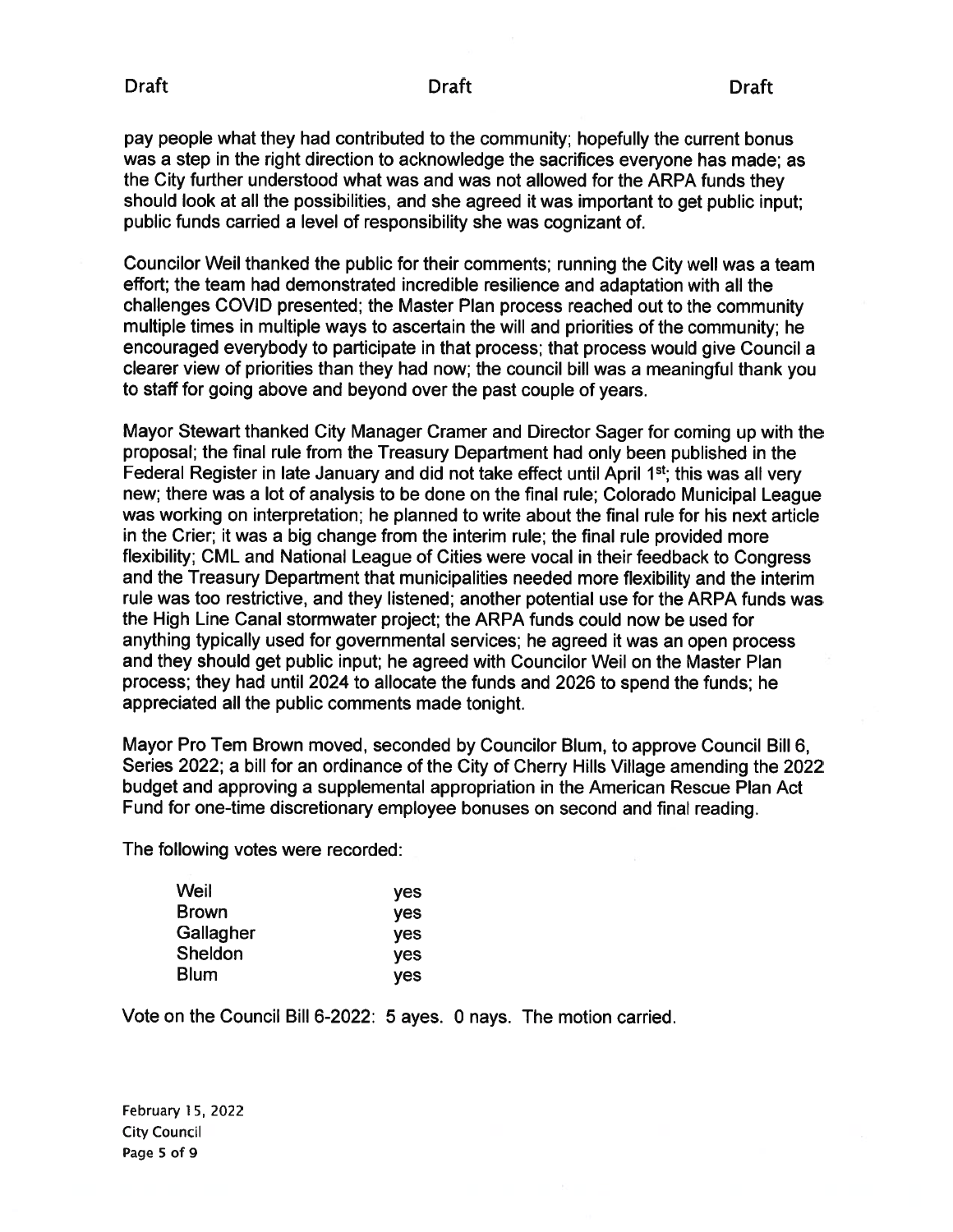## NEW BUSINESS

None

## RECESS OF THE CITY COUNCIL TO CONVENE AS THE CHERRY HILLS VILLAGE SOUTHMOOR CIRCLE AND HUDSON PARKWAY GENERAL IMPROVEMENT DISTRICT BOARD

Mayor Stewart recessed the City Council Meeting and convened the meeting of the Cherry Hills Village Southmoor Circle and Hudson Parkway General Improvement District Board.

## MEETING OF THE CHERRY HILLS VILLAGE SOUTHMOOR CIRCLE AND HUDSON PARKWAY GENERAL IMPROVEMENT DISTRICT BOARD

Mayor Russell Stewart, serving ex-officio as the GID Chairperson, called the meeting to order at 7:06 p.m.

#### ROLL CALL OF MEMBERS

The City Council for the City of Cherry Hills Village serving ox-officio as the Board of Directors of the Cherry Hills Village Southmoor Circle and Hudson Parkway General Improvement District: Mayor Russell Stewart, Mayor Pro Tern Katy Brown, Councilors Randy Weil, Al Blum, Mike Gallagher, and Dan Sheldon were presen<sup>t</sup> on roll call.

Absent: Councilor Afshin Safavi.

The administrative staff of the City serving as the administrative staff of the GID: City Manager Chris Cramer, Deputy City Manager and Public Works Director Jay Goldie, City Attorney Kathie Guckenberger, Police Chief Michelle Tovrea, Finance Director Jessica Sager, Parks Coordinator Emily Black, and City Clerk Laura Gillespie.

#### CONSENT AGENDA

Board Member Brown moved, seconded by Board Member Gallagher to approve the following items on the Consent Agenda:

a. Approval of Minutes — February 1, 2022

The motion passed unanimously.

#### ITEMS REMOVED FROM THE CONSENT AGENDA

None

February 15, 2022 **City Council** Page 6 of 9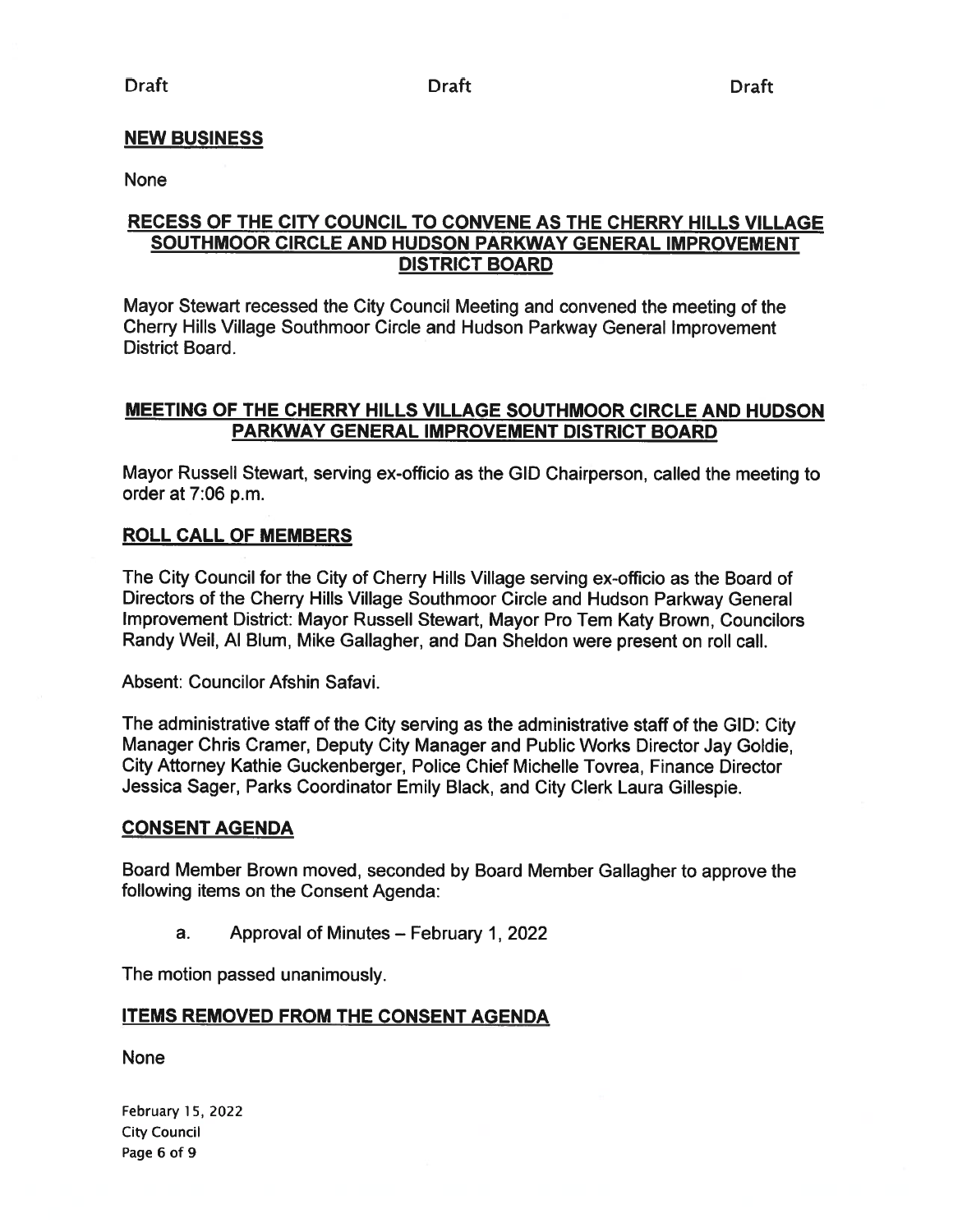## UNFINISHED BUSINESS

None

## NEW BUSINESS

None

## ADJOURNMENT

The Southmoor Circle and Hudson Parkway General Improvement District Board meeting adjourned.

## RECONVENE MEETING OF THE CHERRY HILLS VILLAGE CITY COUNCIL

The meeting of the Cherry Hills Village City Council reconvened at 7:07 p.m.

## REPORTS

## Mayor's Report

Mayor Stewart reported the final rule on the ARPA funds was interesting reading and he would repor<sup>t</sup> on that for his next Mayor's column in the Crier; he attended the Mayor's Munch on February  $9<sup>th</sup>$ ; he attended the CML Statehouse Report on February 11<sup>th</sup>; the legislation for competitive bids for Xcel was progressing; he would attend the CML legislative workshop on Thursday; he would attend the CML policy committee meeting on Friday.

## Members of City Council

Councilor Blum had no report.

Councilor Sheldon had no report.

Councilor Gallagher had no report.

Mayor Pro Tem Brown had no report.

Councilor Weil had no report.

## City Manager & Staff

Director Sager thanked Council on behalf of staff for approving the supplemental appropriation.

February 15, 2022 City Council Page 7 of 9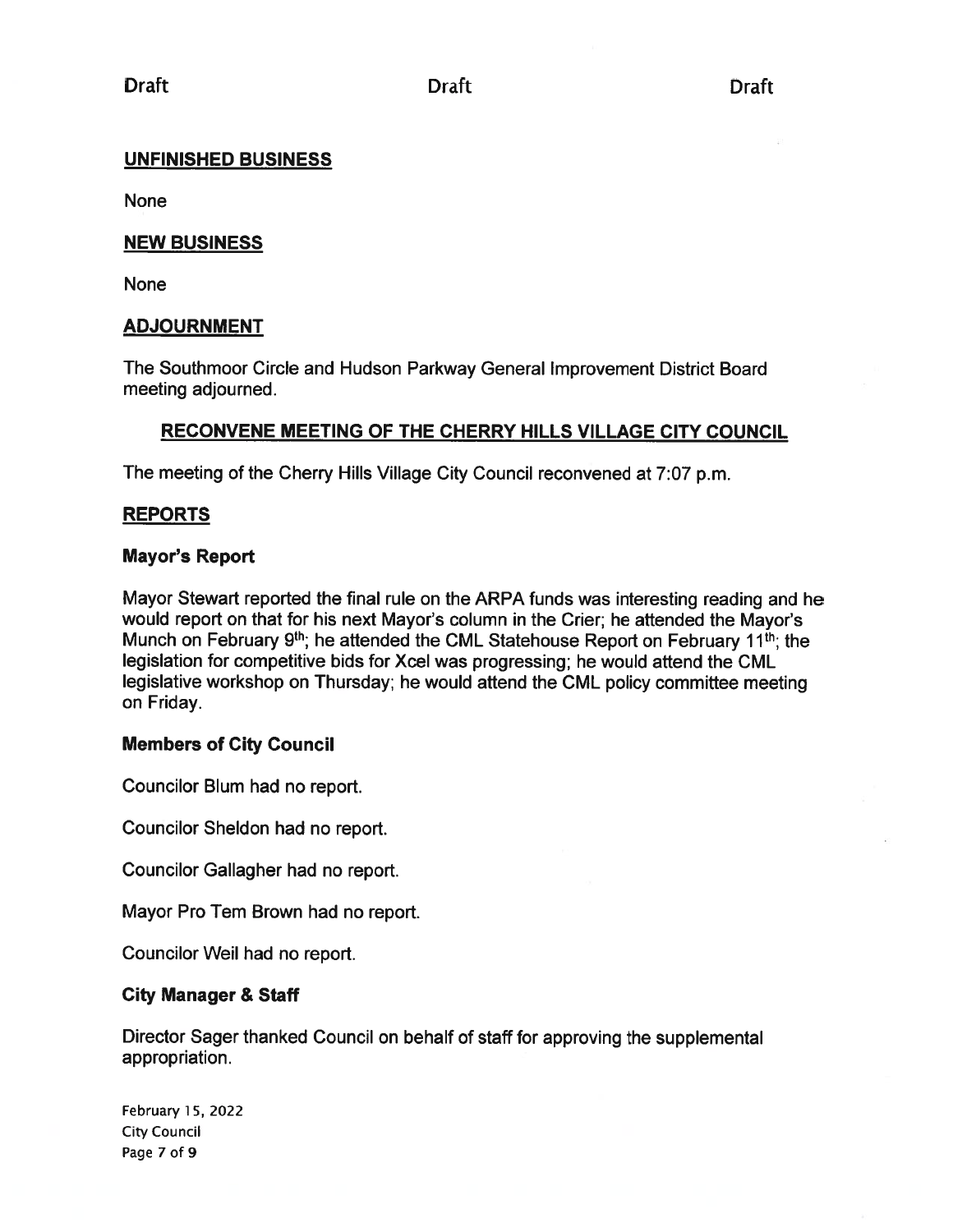City Manager Cramer reported he had been notified today that the 1-25/Belleview Interchange Project was starting back up with an amended scope to review <sup>a</sup> new alternative called "diamond <sup>p</sup>lus"; the diamond <sup>p</sup>lus alternative would probably have less cut-through traffic than the split diamond alternative but more than the SPUI alternative; staff would participate in that process vigilantly to ensure the City's perspectives were known.

Mayor Stewart asked if the diamond plus would have more or less cut-through traffic than the do-nothing option.

City Manager Cramer replied he did not know the answer but suspected the diamond plus would increase the odds of more cut-through traffic than the do-nothing option.

Councilor Sheldon asked if the engineering firm would presen<sup>t</sup> to Council.

City Manager Cramer agreed that made sense and would have the added benefit of providing the information to residents through the live stream and meeting recording.

Councilor Sheldon agreed; Council and City residents needed to fight; this project could result in <sup>a</sup> big increase in cut-through traffic.

City Manager Cramer reported staff's first annual Quincy Farm <sup>p</sup>lan meeting with the Cherry Hills Land Preserve (CHLP) went very well; they had <sup>a</sup> good mutual understanding of the steps needed for CHLP to be able to submit their draft annual <sup>p</sup>lan this summer; momentum was headed in <sup>a</sup> positive direction. He added staff hosted <sup>a</sup> meeting for the neighbors of Quincy Farm that CHLP attended; CHLP offered to set up another meeting and invite Dr. Skramstad; the neighbors' concerns, which Council was familiar with, had not gone away but the meetings were <sup>a</sup> step in the right direction. He reported the second Master Plan town hail meeting had been set for March 7th and would be advertised to residents.

Mayor Stewart asked about the Arapahoe County broadband project.

City Manager Cramer explained Arapahoe County had recently started <sup>a</sup> coalition for broadband and fiber to examine the issue on <sup>a</sup> regional level and economies of scale and network efficiencies; staff was in contact with the coalition but there had not been any concrete steps taken.

Mayor Stewart asked if the group would address cellular or 5G.

City Manager Cramer replied he believed it was similar to the Centennial approach where they made efforts to ge<sup>t</sup> fiber in the ground.

February 15, 2022 City Council Page 8 of 9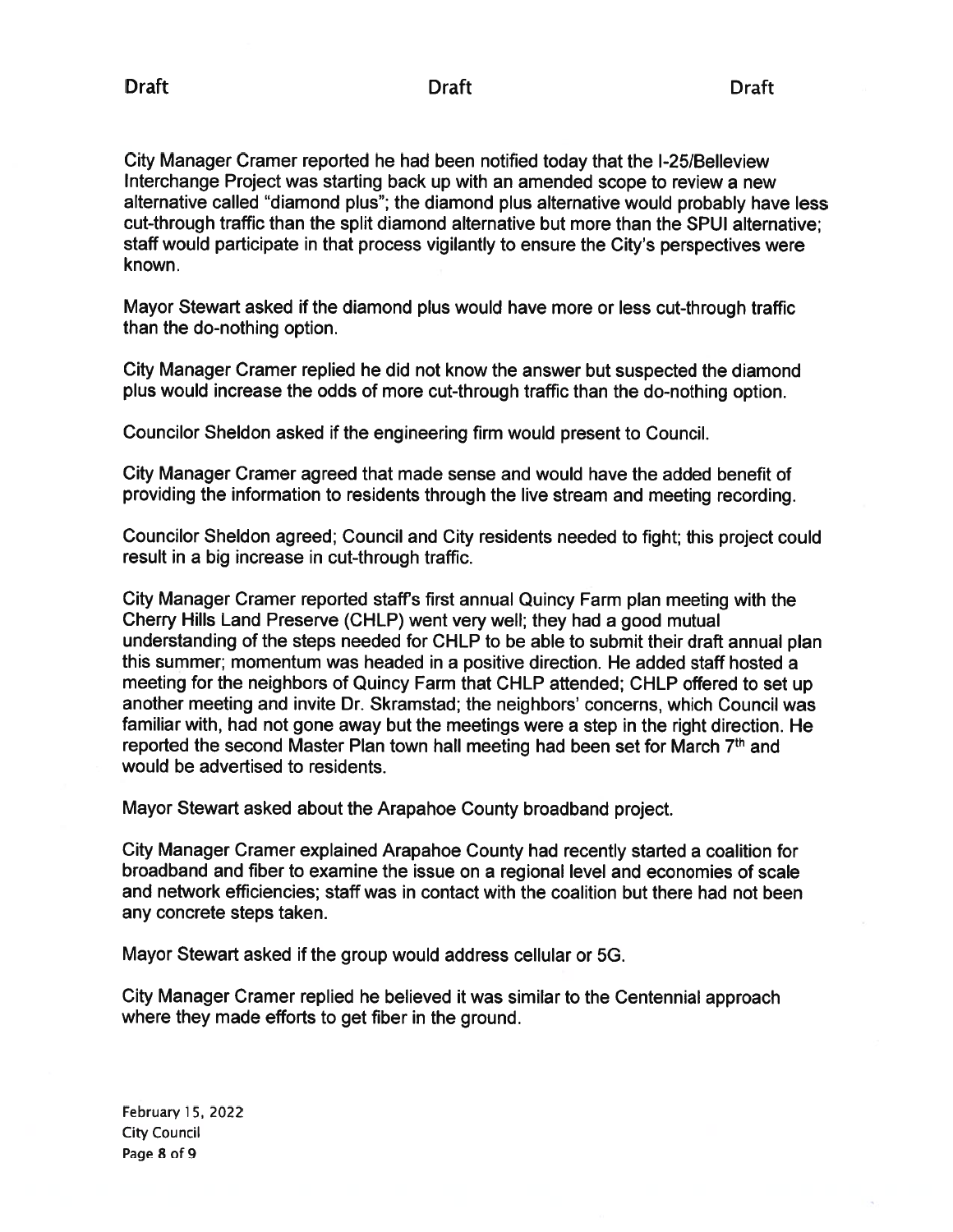## Draft Draft Draft

# **ADJOURNMENT**

Hearing no objection Mayor Stewart adjourned the meeting at 7:16 p.m.

(SEAL)

Russell 0. Stewart, Mayor and GID Chairperson

Laura Gillespie, City Clerk and GID Secretary

February 15, 2022 City Council Page 9 of 9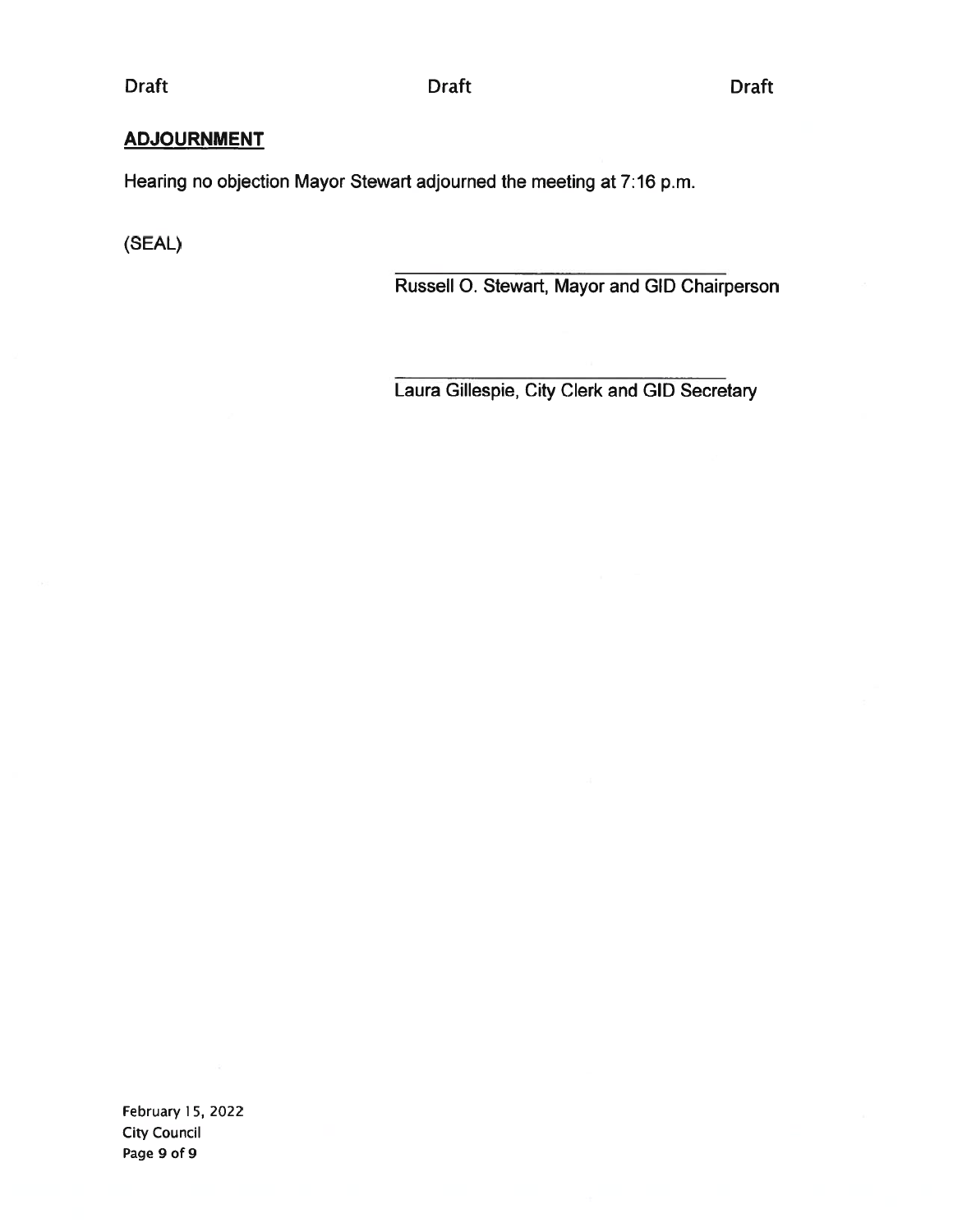## CHERRY HILLS VILLAGE COLORADO

2450 E. Quincy Avenue Village Center Village Center Village Center Village Center Cherry Hills Village, CO 80113 Cherry Hills Village, CO 80113 www.cherryhillsvillage.com FAX 303-761-9386

ITEM: lOa

## MEMORANDUM

## TO: HONORABLE MAYOR STEWART AND MEMBERS OF CITY COUNCIL

FROM: LAURA GILLESPIE, CITY CLERK

SUBJECT: BOARD AND COMMISSION MEMBER TERMS

DATE: MARCH 1, 2022

#### **ISSUE**

The City's boards and commissions have several member terms that will end in May.

#### DISCUSSION

The following board and commission member terms will end on May 18, 2022:

| <b>Board</b> | <b>Member Name</b>   | <b>Current</b><br>Term# | Recruitment<br><b>Trigger</b> | <b>Desires</b><br><b>Reappointment</b> | <b>Attendance Record</b><br>for Current Term |
|--------------|----------------------|-------------------------|-------------------------------|----------------------------------------|----------------------------------------------|
| <b>BOAA</b>  | John Love            | 3rd                     | Yes                           | Yes                                    | 2 of 2 meetings<br>$(05/2019 - 02/2022)$     |
| <b>BOAA</b>  | <b>Walter Kelly</b>  | Partial                 | No                            | Yes                                    | No meetings since<br>appointment             |
| <b>PTRC</b>  | Robert Eber          | 3 <sup>rd</sup>         | Yes                           | Yes                                    | 26 of 27 meetings<br>$(05/2019 - 01/2022)$   |
| <b>PTRC</b>  | Aron Grodinski       | 1 <sup>st</sup>         | No                            | Yes                                    | 17 of 27 meetings<br>$(05/2019 - 01/2022)$   |
| <b>PTRC</b>  | Tori Leviton         | 1 <sup>st</sup>         | <b>No</b>                     | Yes                                    | 26 of 27 meetings<br>$(05/2019 - 01/2022)$   |
| <b>CHVAC</b> | Pamela Hall          | 1 <sup>st</sup>         | No                            | Yes                                    | 22 of 23 meetings<br>$(05/2019 - 01/2022)$   |
| <b>CHVAC</b> | <b>Shenley Smith</b> | Partial                 | <b>No</b>                     | <b>No</b>                              | N/A                                          |
| <b>CHVAC</b> | Ann Marie<br>Morrow  | Partial                 | <b>No</b>                     | Yes                                    | 12 of 15 meetings<br>$(06/2020 - 01/2022)$   |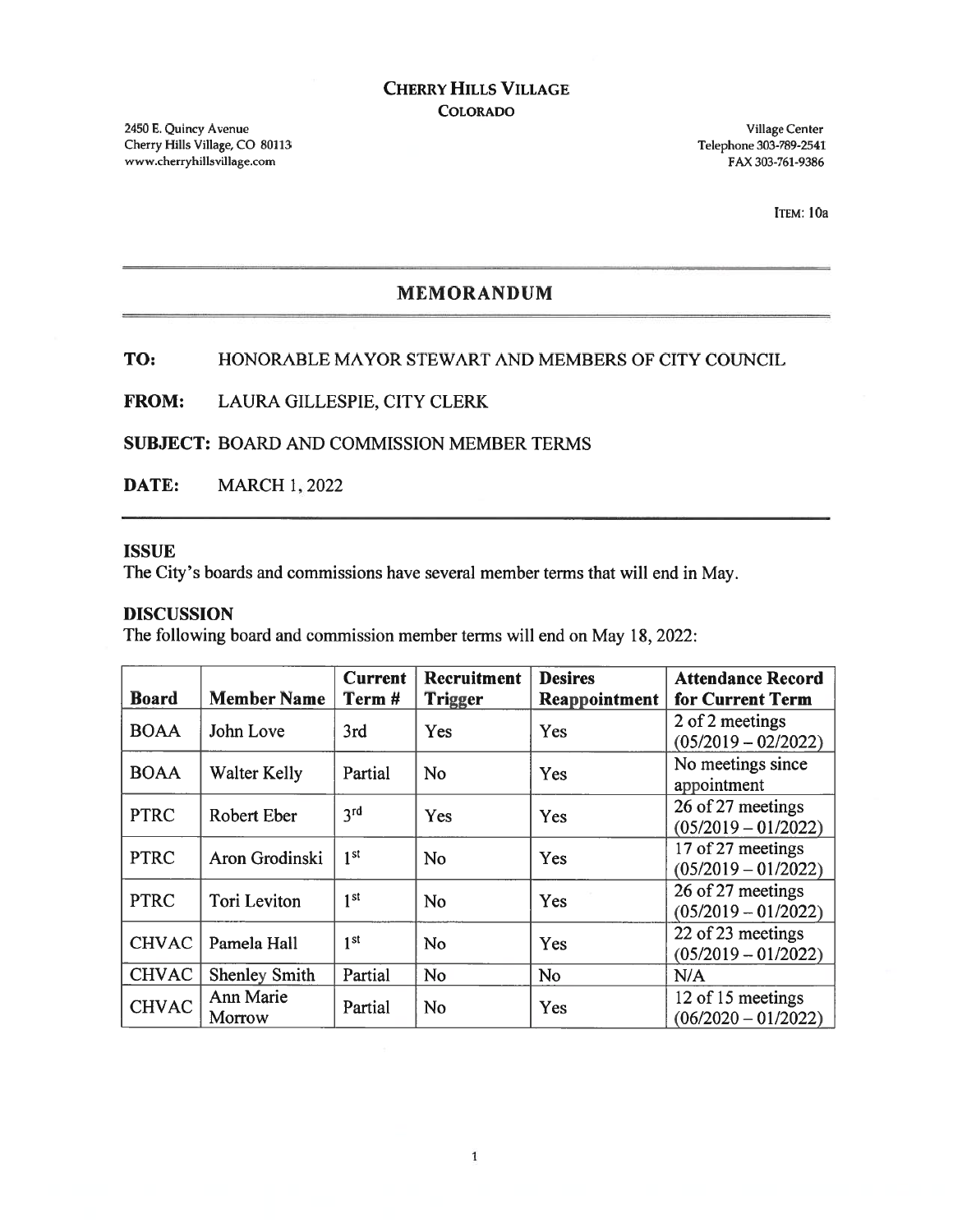In October 2018 City Council updated the Board, Commission and Committee Recruitment, Appointment and Removal Policy (see Exhibit A) and provided direction to City staff regarding tracking attendance of board, commission and committee members.

Although PTRC member Aron Grodinski's attendance is below 75% during his current term, staff has discussed this issue with him and he has reaffirmed his commitment to attend meetings.

#### NEXT STEPS

Reappointments

Staff is seeking Council direction reappointment of members who desire reappointment. Staff will bring back resolutions for formal reappointment at <sup>a</sup> future meeting.

#### CHVAC Vacancy

Staff is asking for two Council members to review applications, conduct interviews, and make <sup>a</sup> recommendation to fill the CHVAC vacancy. Staff will include an article in the April issue of the Village Crier as well as pos<sup>t</sup> on the City website and social media accounts to solicit applications. Staff has also contacted the one applicant from the pas<sup>t</sup> two years to determine their continued interest in serving.

#### **ATTACHMENTS**

Exhibit A: Board, Commission and Committee Recruitment, Appointment and Removal Policy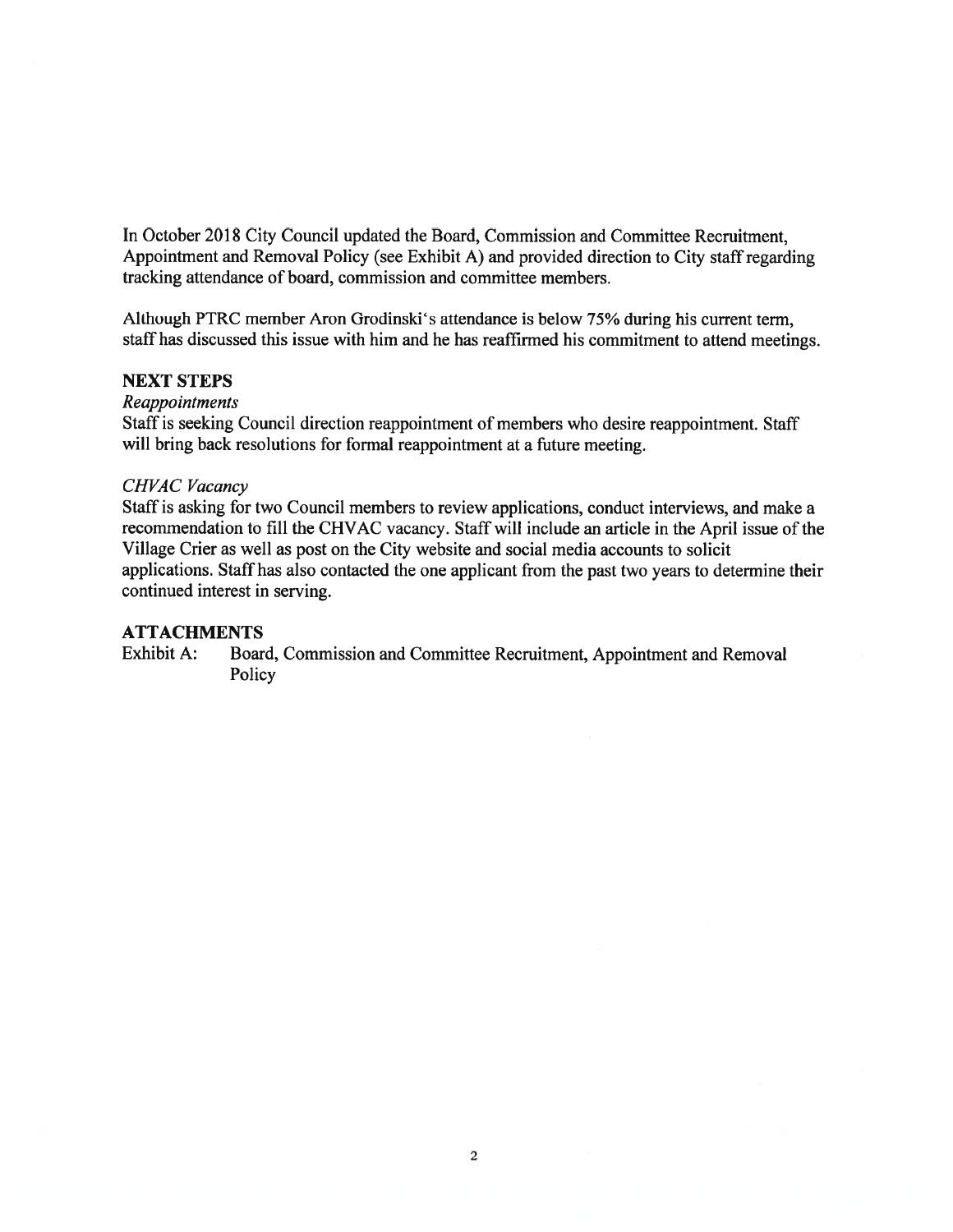City of Cherry Hills Village Policies and Procedures Adopted by City Council November 18, 2014 Amended by Resolution 26, Series 2018

## Board, Commission and Committee Recruitment, Appointment and Removal Policy

#### ADMINISTRATIVE POLICY

#### Purpose

To establish procedures for the announcement of Board, Commission and Committee vacancies, review of applications and appointment of members. This policy will apply to Boards and Commissions established in the Charter, by ordinance or resolution adopted by City Council and advisory Committees created by the Council. The goal of the policy is to establish procedures that open opportunities for membership to all interested persons and to provide guidance on the procedures used to manage the appointment process.

#### Length of Terms

Boards, Commissions and Committees may be established by the Charter, by ordinance or by resolution. Boards, Commissions and Committees include and have terms as set forth below:

- $\bullet$  Board of Adjustment and Appeals (BOAA) —3 years commencing the third Tuesday in May (Municipal Code Section 16-3-10)
- Planning and Zoning (P&Z) 3 years commencing the third Tuesday in September (Municipal Code Section 2-6-30);
- Parks, Trails and Recreation Commission (PTRC) 3 years commencing the third Tuesday in May (Municipal Code Section 2-8-30)
- Cherry Hills Village Art Commission (CHVAC) 3 years commencing in May/July (Resolutions Appointing Members)
- Quincy Farm Committee (QFC) 3 years commencing the third Tuesday in May (Resolution 10, Series 2015, Resolution 12, Series 2015, and Resolution 7, Series 2018)

#### Application for Appointment

The City Clerk shall prepare an application form for interested persons to complete and submit as <sup>a</sup> condition of consideration for appointment. Information concerning the application process and the application form will be maintained on the City's web site. Applications will be accepted both at any time if at the initiative of an interested person as well as in response to announcements of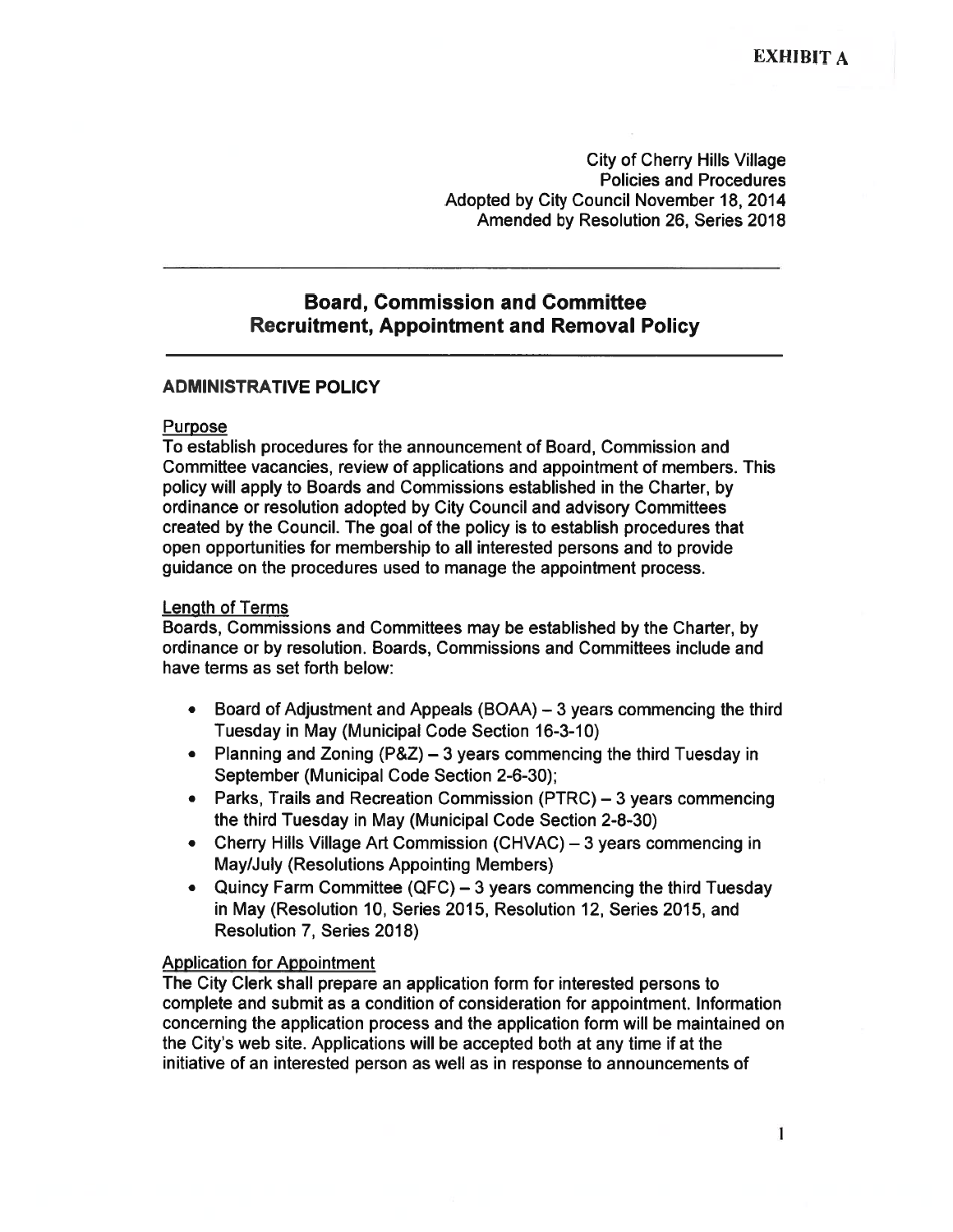vacancies. The City Clerk will confirm with applicants not appointed during any recruitment process their interest in having the City maintain their application on file for future consideration. Applications will be maintained by the City Clerk for <sup>a</sup> period of [2] years. Applications held by the City Clerk for longer than two years will be considered expired.

#### Annual and Periodic Appointment Process

The City Clerk will advise the Council of vacancies as they occur by resignation of <sup>a</sup> member and repor<sup>t</sup> to Council two months prior to expiration of terms regarding the need to appoint persons to fill vacancies due to current members that have served for two full terms. For purposes of counting full terms, an appointment to complete <sup>a</sup> partial term will not be counted. The Council shall appoint two Council members to review vacancies and applications for each Board or Commission with vacancies. Those Council members assigned shall review all applications, schedule meetings with candidates as necessary and presen<sup>t</sup> their recommendation to the City Council.

For PTRC the representation of Council Districts among the members will be considered when any term ends, regardless of the number of terms the member has served. If there is an uneven distribution and the member whose term is ending is in <sup>a</sup> district already represented on the PTRC, <sup>a</sup> recruitment process will follow, and the incumbent member will be considered for another term along with any new applicants if they wish to continue serving.

#### Reappointment of Incumbent Members

The City Council recognizes the value of allowing members to serve for more than one term, but also recognizes the importance of having members be active participants. The City Council will consider reappointment of incumbent members based on the following criteria: (1) receipt by staff of confirmation from the incumbent of their interest in reappointment; (2) receipt by the appropriate City Council liaison from the Chair of the applicable board, commission or committee confirming that the incumbent has dutifully attended meetings and actively participated in deliberations; (3) review of the incumbent's meeting attendance record as tracked by City staff, and reassurance from the member of their ability to attend meetings if their attendance record is below 75%. In such case that the City Council approves the reappointment of an incumbent member, no advertisement for applications shall be solicited from the public. Partial terms will not be counted as <sup>a</sup> full term, consistent with City Council terms.

At the City Council's discretion, after <sup>a</sup> member has served two terms <sup>a</sup> recruitment process will follow, and the incumbent member will be considered for another term along with any new applicants if they wish to continue serving.

#### Board, Commission and Committee Member Attendance

Member attendance shall be tracked by City staff with the following guidelines:

• Attendance shall be counted for all regular and special meetings.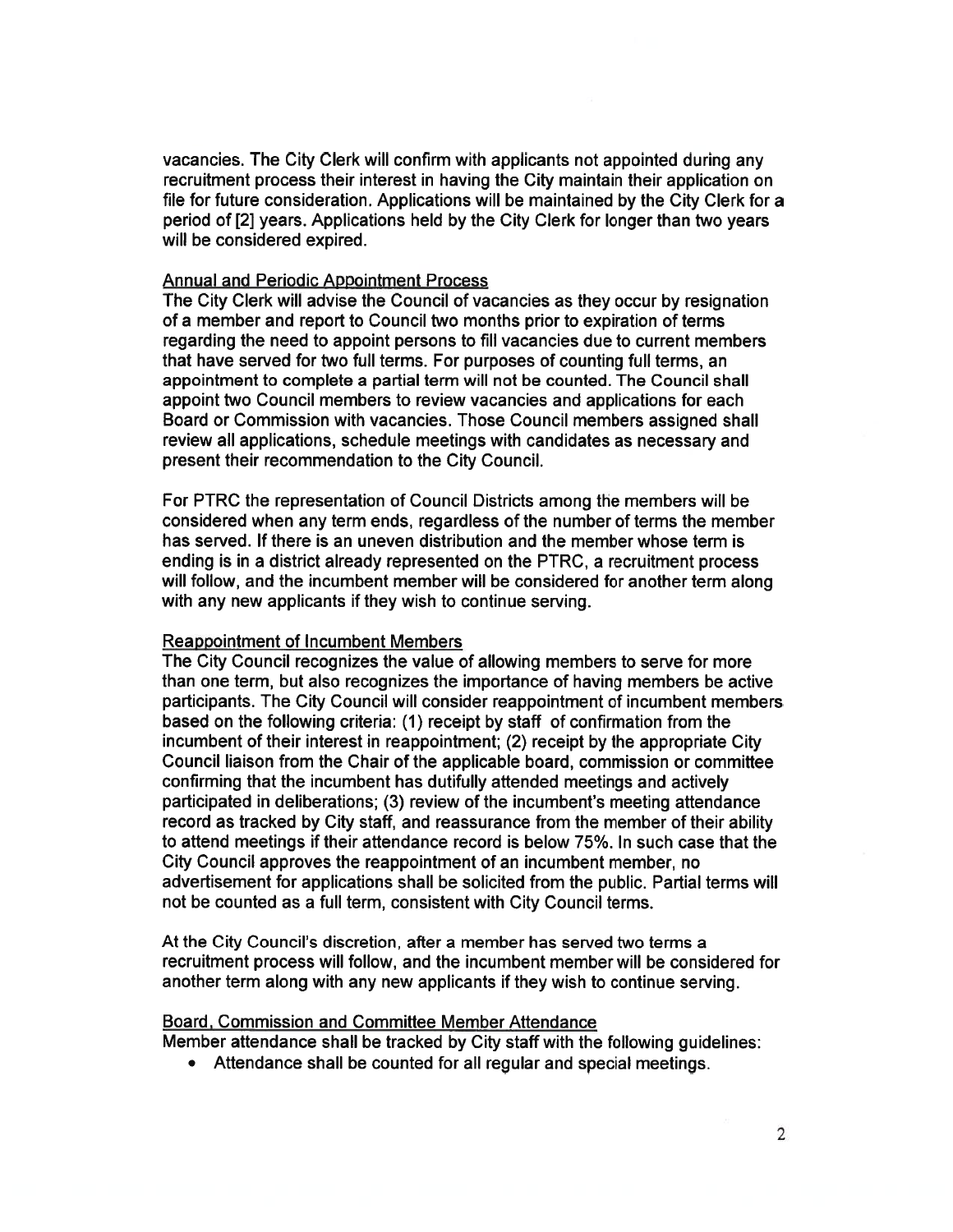• For regular meetings that are cancelled, attendance shall be counted if the cancellation is due to lack of <sup>a</sup> quorum, but shall not be counted if the cancellation is due to lack of agenda items or is rescheduled due to <sup>a</sup> holiday.

In order to be fair to all members, regular Board, Commission and Committee meeting times and days shall not be changed excep<sup>t</sup> when <sup>a</sup> regular meeting falls on <sup>a</sup> holiday.

#### Removal of Board, Commission and Committee Members

The City Council may consider removing any member of <sup>a</sup> Board, Commission or Committee in the event that either the Chair of <sup>a</sup> Board, Commission or Committee or the City Manager presents <sup>a</sup> recommendation to the City Council calling for removal. Upon such <sup>a</sup> recommendation, the Council shall decide on the review procedure to be followed and act on the matter pursuan<sup>t</sup> to Council determination.

#### **Advisory Committees**

The City Council may from time to time create advisory Committees. The City Clerk shall prepare an application form for interested persons to complete and submit as <sup>a</sup> condition of consideration for appointment. Applicants from previous recruitment processes shall also be considered if they have indicated such interest. The City Clerk will confirm with applicants not appointed during any recruitment process their interest in having the City maintain their application on file for future consideration. Persons appointed to an advisory Committee shall serve through completion of the work of the Committee.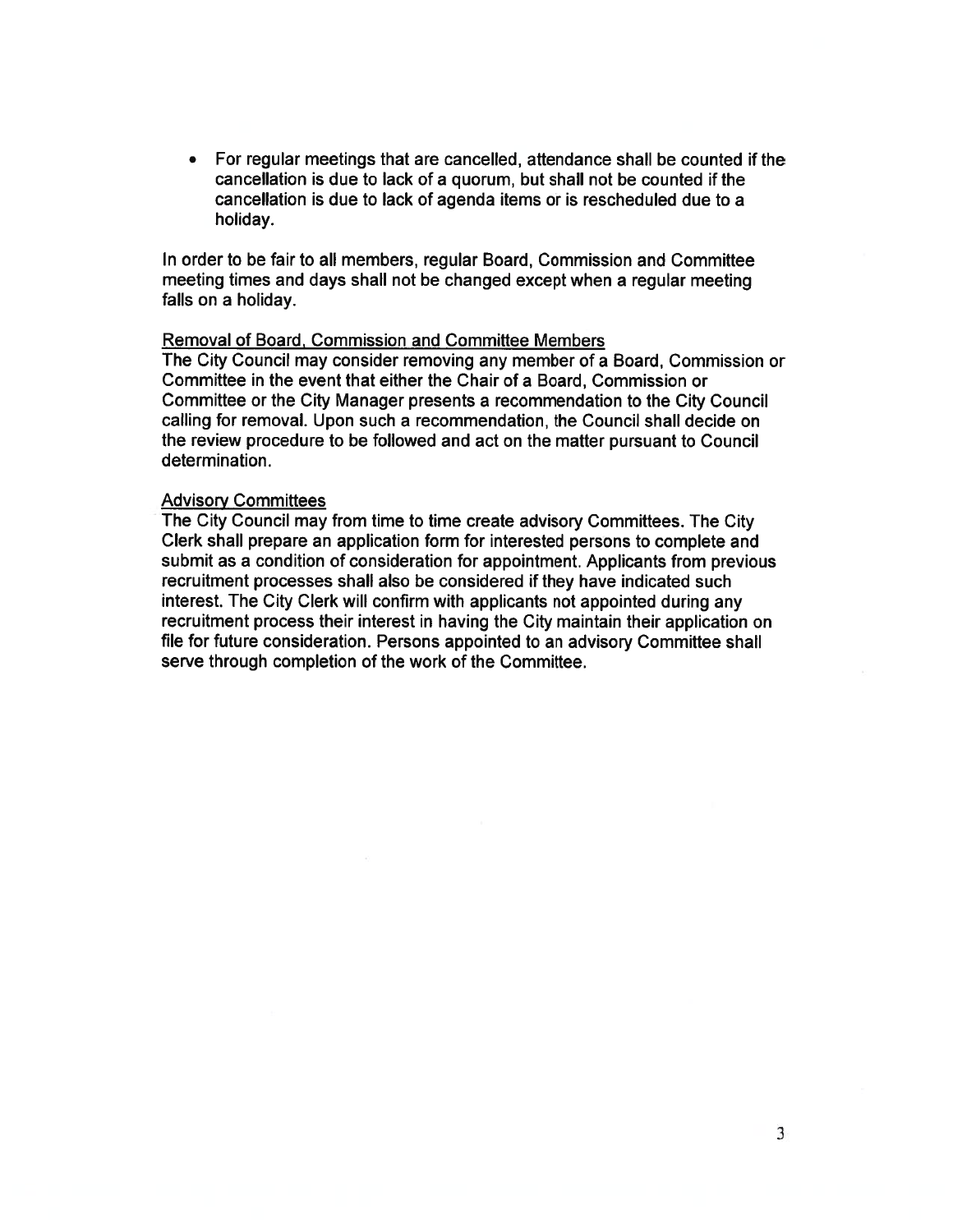ITEM:  $11c(i)$ 

# MEMORANDUM

# TO: HONORABLE MAYOR STEWART AND MEMBERS OF CITY COUNCIL

## FROM: JESSICA SAGER, DIRECTOR OF FINANCE & ADMINISTRATION

SUBJECT: UNAUDITED FINANCIAL STATEMENTS-JANUARY 2022

DATE: MARCH 1, 2022

#### ISSUE

How do the City of Cherry Hills Village financials through January compare to the budget?

#### DISCUSSION

#### Background

City Council approve<sup>d</sup> the <sup>2022</sup> General Fund budget of \$7,654,296 in total operating revenue and expenditures and <sup>a</sup> Capital Fund with approved expenditures totaling \$714,248.

#### Analysis

In January, the General Fund expenditures exceeded revenue by \$232,537. The City pays most of our annual dues (DRCOG, CML, etc.), as well as <sup>a</sup> quarter of our annual worker's compensation and property casualty insurance in January. This makes January heavy on expenditures and light on revenue as the majority of the revenue the City receives in January (i.e. sales tax, highway users transportation fees, motor vehicle use tax, etc.) is considered prior year revenue.

At the end of January, the General Fund forecasted revenue and expenditures for the year indicate revenue exceeding expenditures by \$2,812. The forecasted expenditures include <sup>3</sup> employee PTO payouts and one month of overlapped salaries for the Project and Right-of-Way Manager and Director of Finance and Administration positions. Forecasted expenditures through December for the Capital Fund are projected to be \$671,253.

#### ATTACHMENTS

| Exhibit A: | Unaudited January 2022 Revenue and Expenditure Financial Reports |
|------------|------------------------------------------------------------------|
| Exhibit B: | General Fund Financial Snapshot                                  |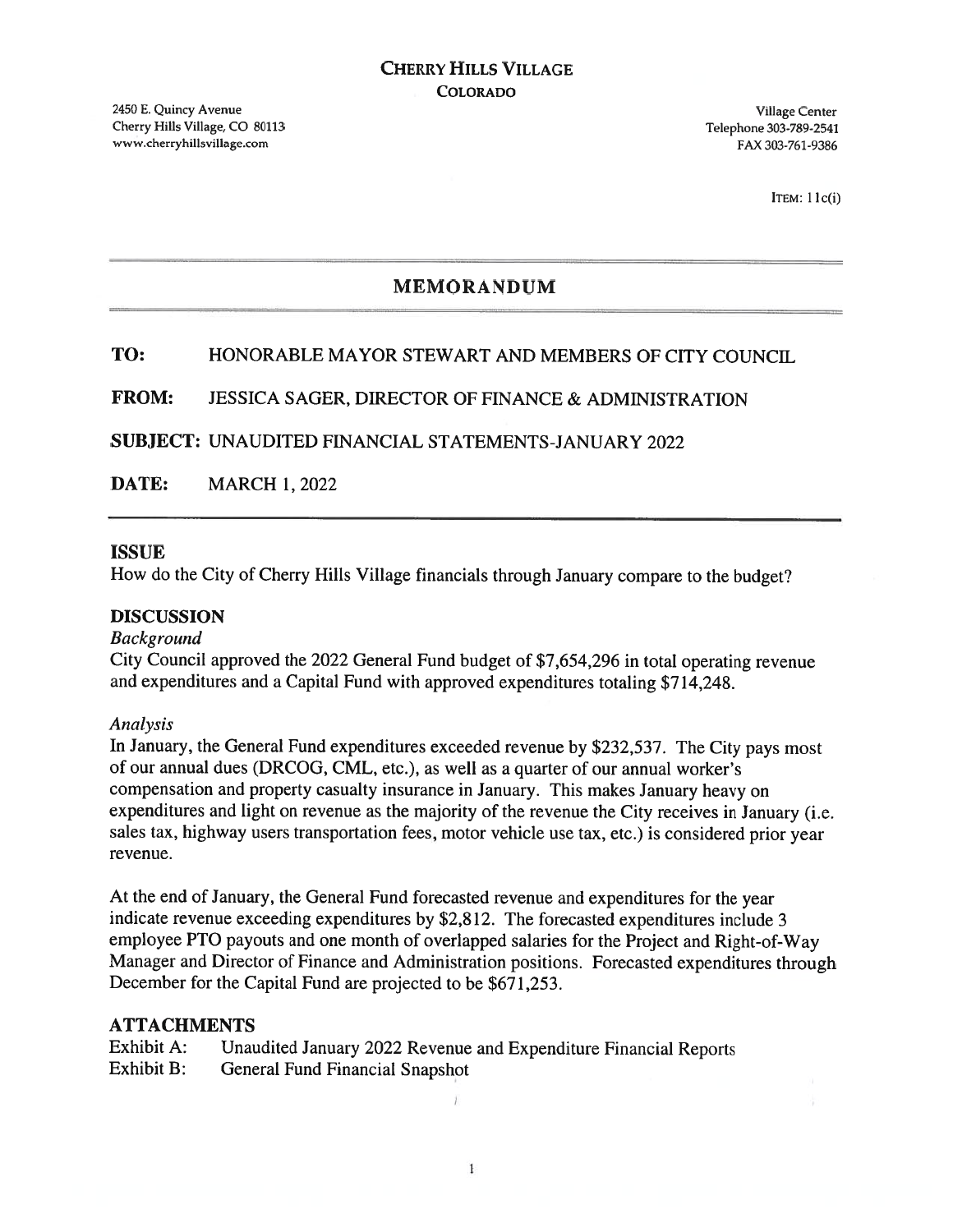# STATEMENT OF REVENUES AND EXPENDITURES STATEMENT OF REVENUES AND EXPENDITURES **GENERAL FUND** GENERAL FUND

|                                                                        | <u>SLOZ</u>               | <b>2020</b>               | <b>Z021</b>     | <b>Z022</b> | 2022       |
|------------------------------------------------------------------------|---------------------------|---------------------------|-----------------|-------------|------------|
|                                                                        | ACTUAL                    | ACTUAL                    | <b>ESTIMATE</b> | ESTIMATE    | BUDGET     |
| REVENUE                                                                |                           |                           |                 |             |            |
| Current Property Taxes @ 7.30 Mills                                    | 2,492,366                 | 2,636,159                 | 2,675,392       | 2,849,607   | 2,849,607  |
| Jse/Tax Motor Vehicles                                                 | 1,087,301                 | 1,061,673                 | 1,000,000       | 1,024,533   | 1,000,000  |
| Sales Tax                                                              | 1,574,220                 | ,639,348                  | 1,090,000       | ,155,386    | 1,100,000  |
| Service Expansion Fees                                                 | 66,194                    | 156,425                   | 100,000         | 110,000     | 110,000    |
| Building Permits                                                       | 696,288                   | 919,542                   | 655,000         | 764,031     | 750,000    |
| Franchise Fees                                                         | 439,970                   | 389,690                   | 360,000         | 360,000     | 360,000    |
| <b>Highway Users Tax</b>                                               | 292,527                   | 211,831                   | 211,914         | 225,840     | 225,838    |
| Municipal Court Fines                                                  | 283,938                   | 313,692                   | 280,000         | 279,970     | 280,000    |
| County Road & Bridge Levy                                              | 95,522                    | 88,290                    | 103,901         | 110,666     | 110,666    |
| Specific Ownership Tax                                                 | 369,437                   | 378,583                   | 295,000         | 295,000     | 295,000    |
| Other Revenues                                                         | 865,064                   | 1,305,794                 | 612,185         | 577,072     | 573,185    |
| TOTAL OPERATING REVENUE                                                | 8,262,827                 | 9,101,027                 | 383,392         | 7,752,104   | 7,654,296  |
| EXPENDITURES                                                           |                           |                           |                 |             |            |
| Administration                                                         | 1,484,070                 | 1,641,873                 | 1,727,671       | 1,982,546   | 1,923,590  |
| Judicial                                                               | 88,850                    | 72,529                    | 94,508          | 90,543      | 98,092     |
| Information Technology                                                 | 147,220                   | 179,110                   | 194,367         | 199,645     | 200,468    |
| <b>Community Development</b>                                           | 560,689                   | 515,988                   | 552,739         | 501,443     | 501,444    |
| Crier                                                                  | 33,783                    | 33,707                    | 38,936          | 40,352      | 40,352     |
| Public Safety                                                          | 2,948,729                 | 3,015,424                 | 3,414,172       | 3,542,154   | 3,507,850  |
| Public Works                                                           | 988,021                   | 944,469                   | 1,027,441       | 1,058,803   | 1,048,695  |
| TOTAL OPERATING EXPENDITURES                                           | 6,251,362                 | 6,403,099                 | 7,049,834       | 7,415,487   | 7,320,491  |
| COP PAYMENT                                                            | 332,283                   | 333,024                   | 333,557         | 333,805     | 333,805    |
| TOTAL EXPENDITURES                                                     | 6,583,646                 | 6,736,123                 | 383,392         | 749,292     | 7,654,296  |
| OPERATING GAIN/(LOSS)                                                  | 1,679,181                 | 2,364,904                 |                 | 2,812       | ۰          |
| EXTRAORDINARY EXPENSES<br>Transfer to Parks and Rec Fund               |                           |                           |                 |             |            |
| TOTAL EXTRAORDINARY EXPENSES                                           |                           |                           |                 |             |            |
| BEGINNING FUND BALANCE                                                 | 10,395,073                | 10,395,073                | 11,759,977      | 11,759,977  | 11,759,977 |
| ADD/(SUBTRACT) OPERATING DIFFERENCE<br>LESS: TRANSFERS TO CAPITAL FUND | 1,679,181                 | 2,364,904                 |                 | 2,812       | $\circ$    |
| ENDING FUND BALANCE                                                    | (1,679,181)<br>10,395,073 | (1,000,000)<br>11,759,977 | 11,759,977      | 11,762,789  | 11,759,977 |
| <b>AVAILABLE FUND BALANCE</b>                                          | 10,395,073                | 11,759,977                | 11,759,977      | 11,762,789  | 11,759,977 |

GF SUMMARY 2022-Finance

 $\boldsymbol{\alpha}$